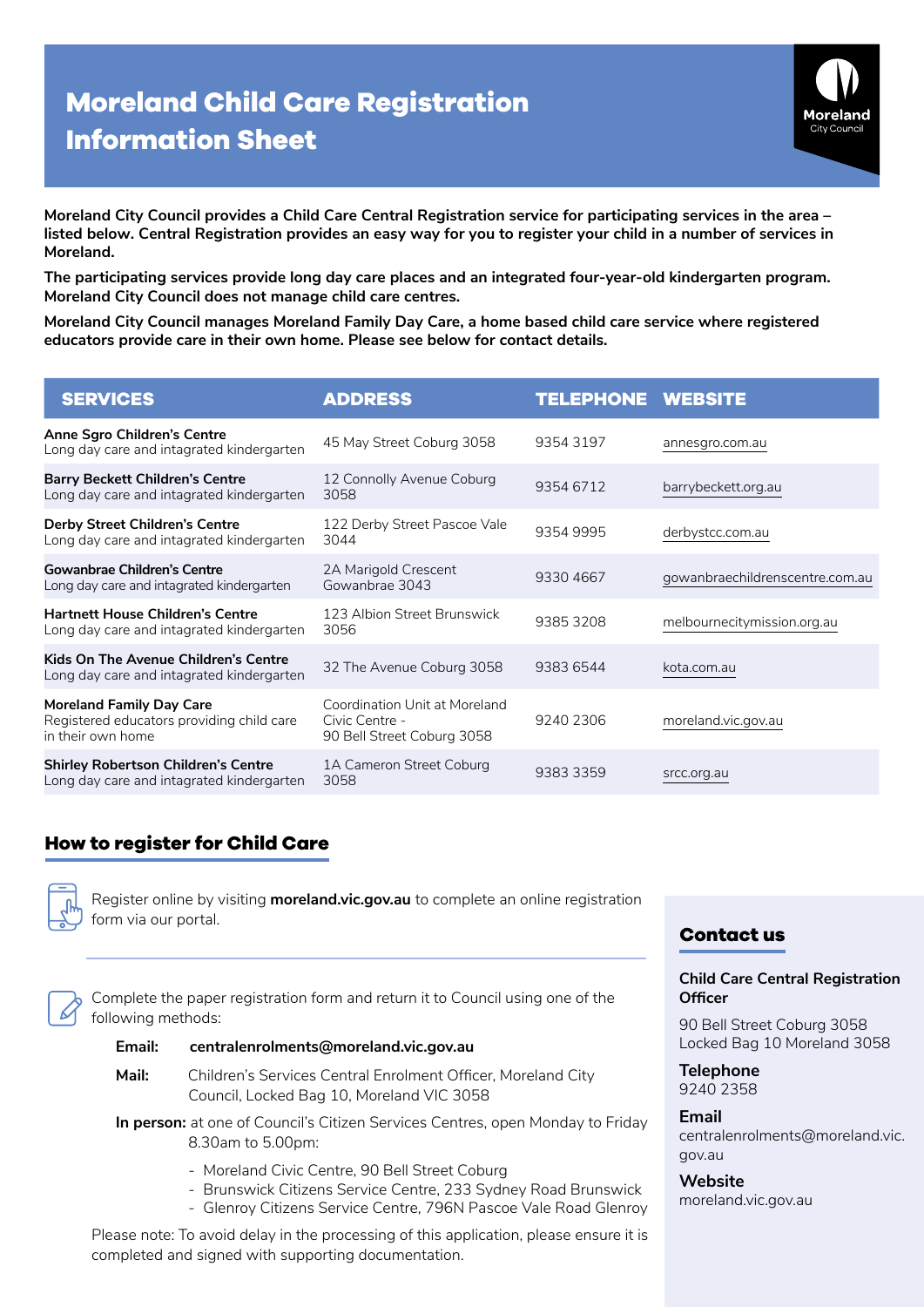# **Moreland Child Care Registration Information Sheet**



# **After you submit your registration form**

Within 4 weeks of receiving your registration form an acknowledgment will be sent to you, confirming we have received your form.

It is important that you read the letter to check that all your details have been entered correctly.

If you have not received a letter within 5 weeks of lodgement please contact the Child Care Central Registration Officer on 9240 2358.

# **Updating or changing information**

We will contact you during the year – via email or mail – to update your registration information. If no response is received by the return date your child care application will be cancelled. You will receive a letter in the mail notifying you of the cancellation.

If your contact details change, request for child care changes, or you are travelling for an extended period, please contact us to update your application so you do not lose your place because we cannot contact you.

# **Where am I on the waiting list?**

We are unable to predict the length of time that children are on the waiting list before an offer is made.

The majority of placements occur prior to January to start at the beginning of each calendar year.

Centres offer places to their current families who require extra days during the year. If they still have vacancies they will inform us and we will offer the places to families on our waiting lists.

## **How are placements allocated?**

The Child Care Registration Officer will contact you via phone or email when a vacancy becomes available at any of the nominated services listed on your application.

The Australian Government has Priority of Access guidelines for allocating places which Child Care services must follow when filling vacant places.

Places are allocated according to the following:

**Priority 1:** a child at risk of serious abuse or neglect

**Priority 2:** a child of a single parent who satisfies, or of parents who both satisfy, the work, training, study test under section 14 of the A New Tax System (Family Assistance) Act 1999.

**Priority 3:** any other child.

## **What to do if an offer is made**

Once an offer has been made, you have 24 hours to reply to us on 9240 2358 or via email

**[centralenrolments@moreland.vic.gov.au](mailto:centralenrolments%40moreland.vic.gov.au?subject=)** – informing the Child Care Registration Officer of your decision.

If we do not hear from you by the allocated time, the place will be offered to the next family on the waiting list.

If we are unable to contact you, your application will be withdrawn from the waiting list.

# **Accepting a place**

We recommend you accept any days that become available for your first preference. If you accept a place, you then become an internal family, which gives you access to future vacancies that may arise.

**If you have been offered your first preference you can:**

- accept the offer, or
- cancel your child's application if you no longer require care, we will remove you from our waiting lists, or
- decline the offer and remain on the list, this may affect your position on the waiting list.

**If you have been offered a preference that is not your first preference, you can:** 

- accept the offer, or
- accept the offer and remain on the waiting list for your first preference centre (your position on the waitlist will not be effected), or
- decline the offer and remain on the list, this may affect your position on the waiting list, or
- cancel your child's application if you no longer require care, we will remove your child from the waiting list.

## **What happens when you accept a place?**

Once you accept the place, we will contact the service to pass on your details. The service will contact you to finalise your enrolment.

# **Maternal and Child Health & Immunisation Service**

Are you in contact with your local Maternal and Child Health (MCH) Nurse? Our MCH service is a free service, available to all families with children from birth to school age. The service offers support and information for your family in the areas of parenting, health and development. For an appointment, please ring 9240 1111.

We also offer free immunisation sessions across Moreland. For our calendar visit **[moreland.vic.gov.au/community](http://moreland.vic.gov.au/community-care/immunisation/immunisation-dates/ )[care/immunisation/immunisation-dates/](http://moreland.vic.gov.au/community-care/immunisation/immunisation-dates/ )**

# **Parent information sessions**

Council's Children's Services Unit provides information sessions for parents throughout the year covering a variety of topics.

For our calendar of events please visit **[moreland.vic.gov.](http://moreland.vic.gov.au/parent-information ) [au/parent-information](http://moreland.vic.gov.au/parent-information )**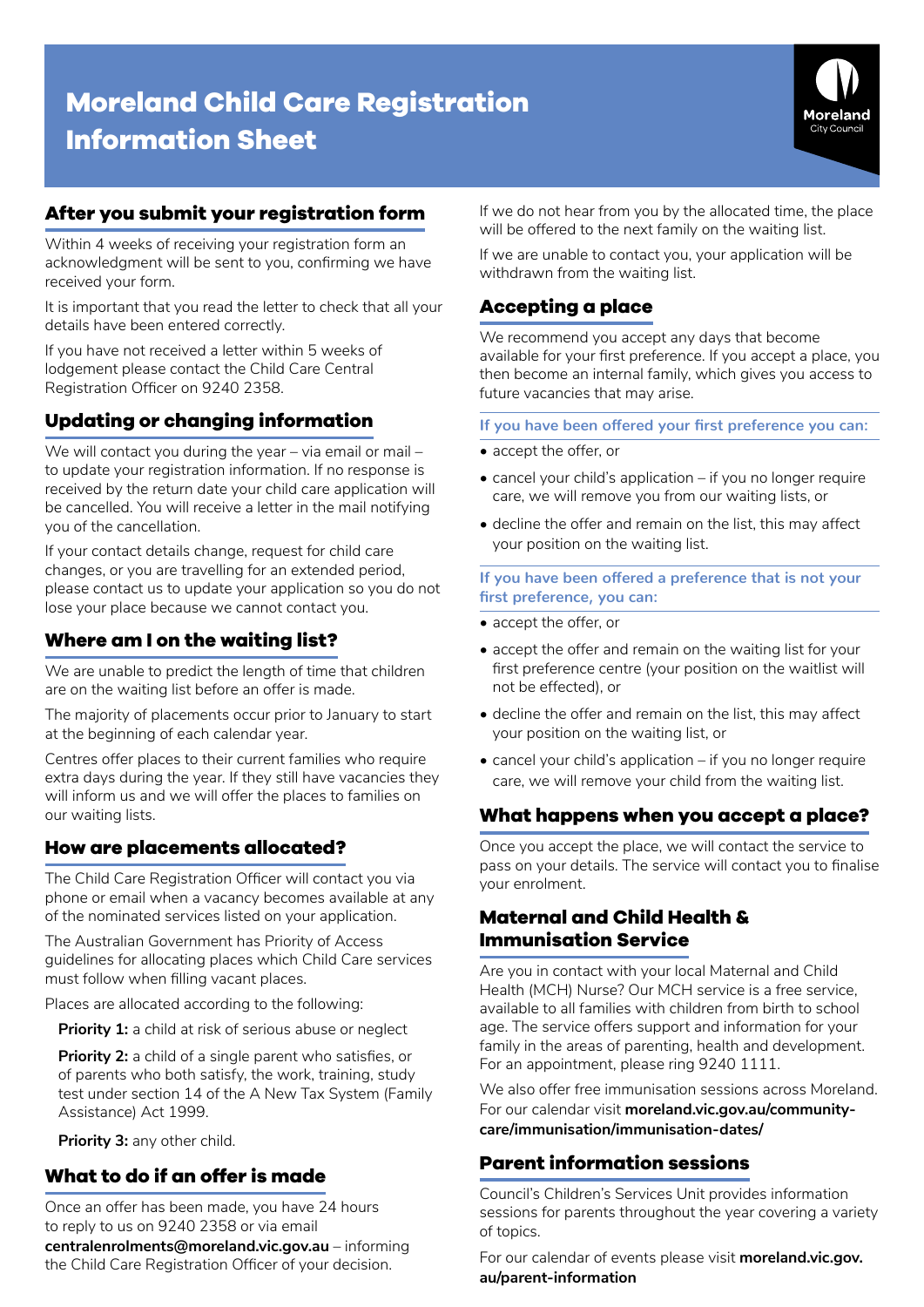# **Moreland Child Care Registration**



## **CHILD'S DETAILS**

| First name:                                                       | Surname: |                |          |
|-------------------------------------------------------------------|----------|----------------|----------|
| Date of Birth:                                                    | Male     | Female         | $O$ ther |
| Is your child of Aboriginal and/or Torres Strait Islander origin? | 'Yes     | N <sub>o</sub> |          |

# **PARENT/LEGAL GUARDIAN 1 DETAILS** (Please note: parent/guardian 1 contact details will be used for correspondence)

| First name:                               | Surname:                     |           |
|-------------------------------------------|------------------------------|-----------|
| Residential address:                      |                              |           |
| Suburb:                                   | Postcode:                    |           |
| Postal address (if different from above): |                              |           |
| Telephone (day):                          | Telephone (mobile):          |           |
| Email:                                    |                              |           |
| Relationship to child:                    | Country of birth:            |           |
| Language spoken at home:                  | Yes<br>Interpreter required: | <b>No</b> |

# **PARENT/LEGAL GUARDIAN 2 DETAILS**

| First name:                               | Surname:                     |    |
|-------------------------------------------|------------------------------|----|
| Residential address:                      |                              |    |
| Suburb:                                   | Postcode:                    |    |
| Postal address (if different from above): |                              |    |
| Telephone (day):                          | Telephone (mobile):          |    |
| Email:                                    |                              |    |
| Relationship to child:                    | Country of birth:            |    |
| Language spoken at home:                  | Yes<br>Interpreter required: | No |

| <b>OFFICE USE ONLY</b> |     |                        |                   |     |     |
|------------------------|-----|------------------------|-------------------|-----|-----|
| Received:              |     | Entered:<br>$\sqrt{ }$ | APP NO:           |     |     |
| <b>ACK</b>             | FDC | MISS DOC <sup>L</sup>  | MORELAND RESIDENT | P1F | P2F |
|                        |     |                        |                   |     |     |

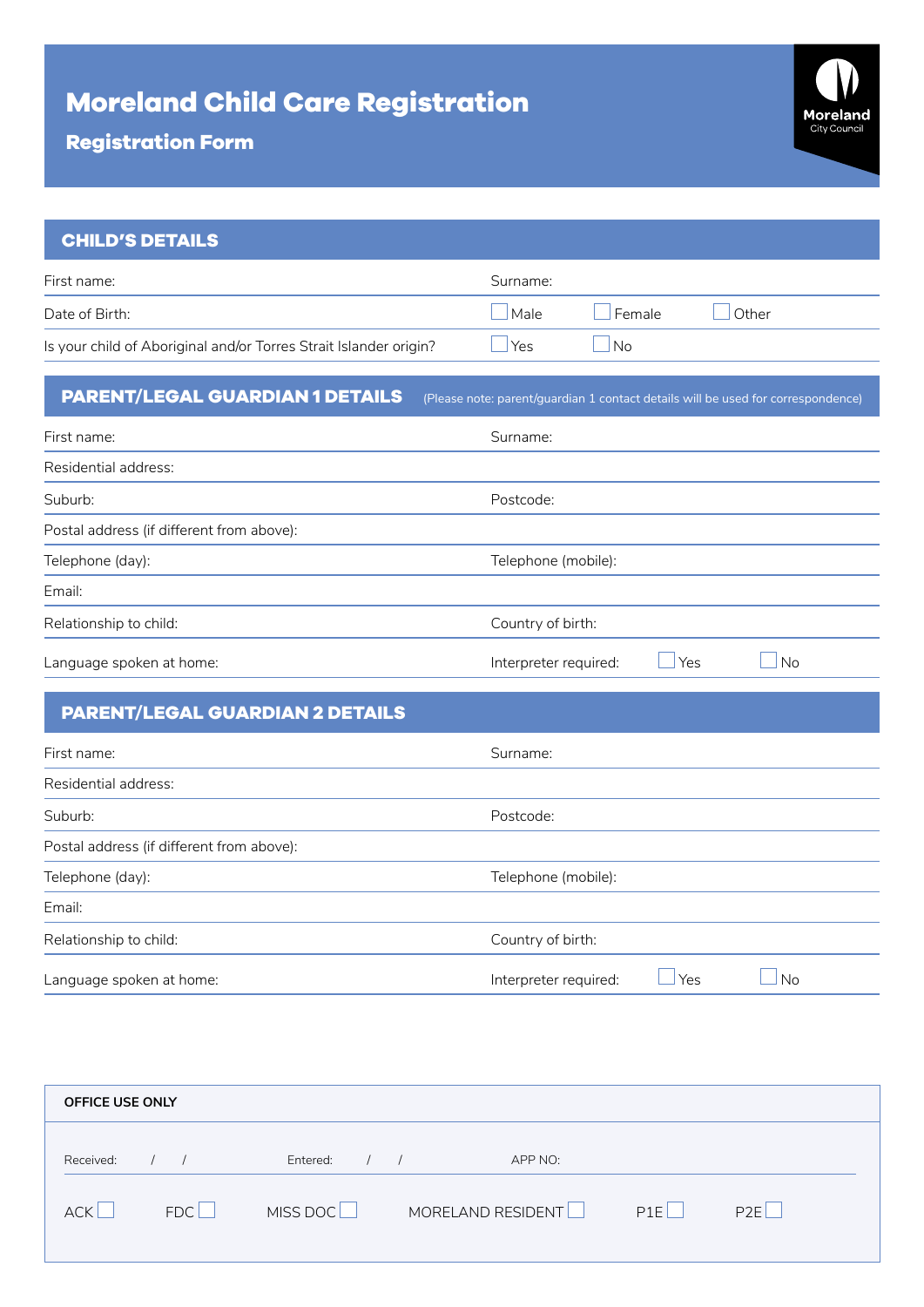| <b>PRIORITY OF ACCESS</b>                                                                                                                                                          |            |                                      |                                                                                                                                                                                                                                            |                                  |
|------------------------------------------------------------------------------------------------------------------------------------------------------------------------------------|------------|--------------------------------------|--------------------------------------------------------------------------------------------------------------------------------------------------------------------------------------------------------------------------------------------|----------------------------------|
| <b>CRITERIA</b><br>The Australian Government has<br>Priority of Access guidelines for<br>allocating places which child care<br>services must follow when filling<br>vacant places. |            |                                      | <b>SUPPORTING DOCUMENTATION</b><br>If your answer is yes to any of the below<br>questions, please provide documents to<br>support your situation (as listed). You will need<br>to attach copies of these documents to your<br>application. | <b>CHECK LIST</b><br>Please tick |
| Are you a resident of Moreland?                                                                                                                                                    | Yes        | <b>No</b>                            | Current copy of your rates notice, utility bill,<br>bank statement or lease agreement.                                                                                                                                                     |                                  |
| Are you a single parent?                                                                                                                                                           | Yes        | <b>No</b>                            | No documentation required.                                                                                                                                                                                                                 |                                  |
| Is your child at risk of serious abuse<br>or neglect?                                                                                                                              | Yes        | <b>No</b>                            | Letter of support from your support agency.                                                                                                                                                                                                |                                  |
| Are you a current Health Care Card<br>holder?                                                                                                                                      | Yes        | <b>No</b>                            | Current copy of your Health Care Card.                                                                                                                                                                                                     |                                  |
| Is Parent/Legal guardian 1:<br>• Working, returning to work or<br>studying?                                                                                                        | Yes        | <b>No</b>                            | • If you are working or retuning to work,<br>a current copy of your payslip or letter<br>from your employer.                                                                                                                               |                                  |
| • Working, returning to work or<br>studying in the city Moreland?                                                                                                                  | Yes        | No                                   | • If you are currently studying, a current<br>copy of your student card or fee invoice.                                                                                                                                                    |                                  |
| • Seeking employment?<br>• Requiring care for respite?                                                                                                                             | Yes<br>Yes | No<br>No                             | • If you work or study in Moreland, a<br>letter from your employer or educational<br>institution with your name and their<br>Moreland address.                                                                                             |                                  |
| Is Parent/Legal guardian 2:<br>• Working, returning to work or<br>studying?                                                                                                        | Yes        | <b>No</b>                            | • If you are working or retuning to work,<br>a current copy of your payslip or letter<br>from your employer.                                                                                                                               |                                  |
| • Working, returning to work or<br>studying in the city Moreland?                                                                                                                  | Yes        | <b>No</b>                            | • If you are currently studying, a current<br>copy of your student card or fee invoice.                                                                                                                                                    |                                  |
| • Seeking employment?<br>• Requiring care for respite?                                                                                                                             | Yes<br>Yes | <b>No</b><br>No                      | . If you work or study in Moreland, a<br>letter from your employer or educational<br>institution with your name and their<br>Moreland address.                                                                                             |                                  |
| Do any family members have a<br>disability?                                                                                                                                        | Yes        | No                                   | Documentation may be requested.                                                                                                                                                                                                            |                                  |
| Does your child have an additional<br>need or are they currently<br>undergoing assessment for an<br>additional need?                                                               | Yes        | No<br>If Yes, pleas provide details: | <b>Unsure</b>                                                                                                                                                                                                                              |                                  |
|                                                                                                                                                                                    |            |                                      |                                                                                                                                                                                                                                            |                                  |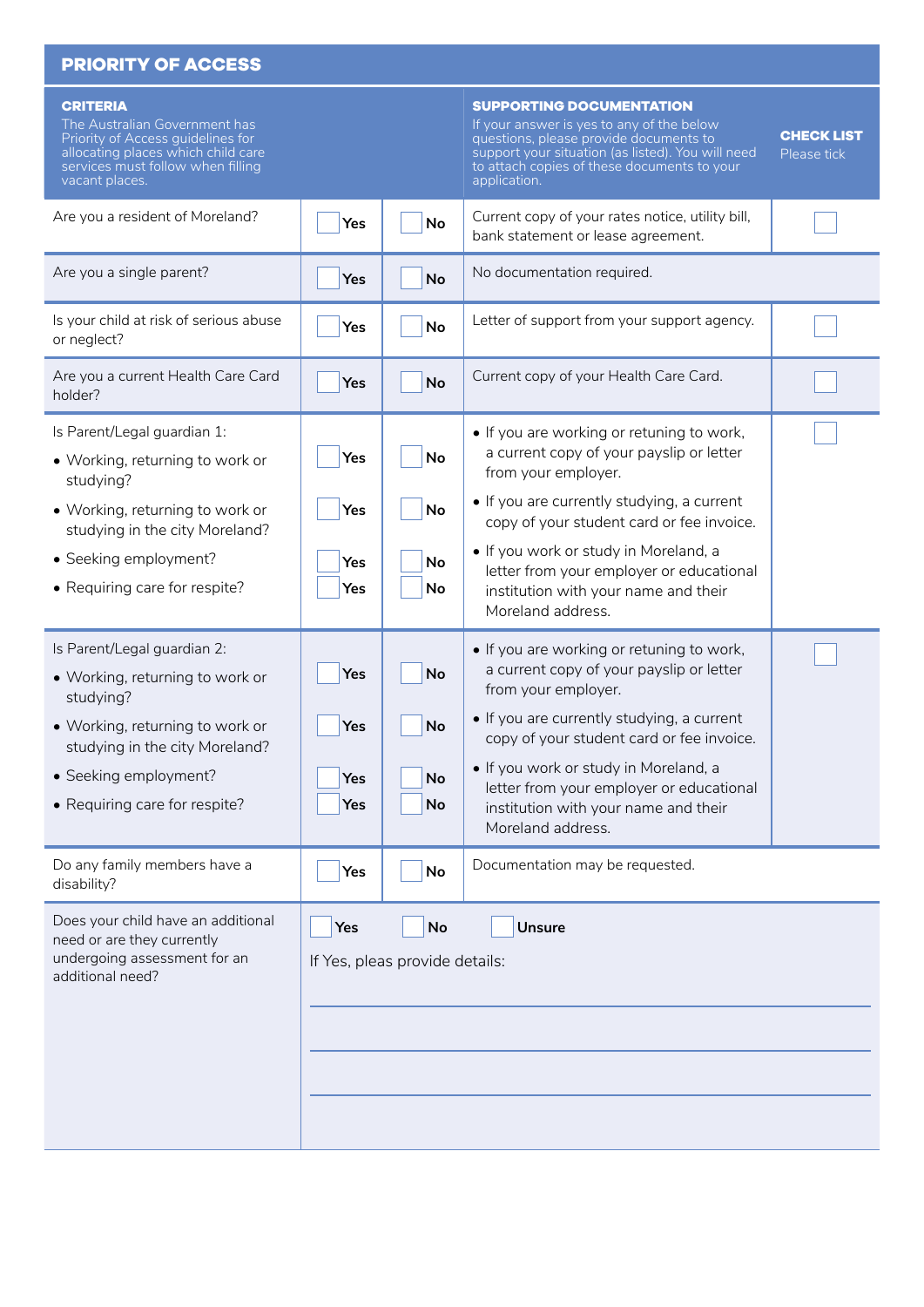### **CHOICE OF SERVICES**

Please number in order of preference up to 8 centres (1 being your first choice). Please only choose services at which you would be prepared to accept a place if it becomes available. Declining an offer may affect your position on the waiting list.

| <b>Centre/Service Name</b>                                                      | <b>Address</b>                            | <b>Number</b><br><b>Preference</b> |
|---------------------------------------------------------------------------------|-------------------------------------------|------------------------------------|
| Anne Sgro Children's Centre                                                     | 45 May Street Coburg 3058                 |                                    |
| Long day care and intagrated kindergarten                                       |                                           |                                    |
| <b>Barry Beckett Children's Centre</b>                                          | 12 Connolly Avenue Coburg 3058            |                                    |
| Long day care and intagrated kindergarten                                       |                                           |                                    |
| <b>Derby Street Children's Centre</b>                                           | 122 Derby Street Pascoe Vale 3044         |                                    |
| Long day care and intagrated kindergarten                                       |                                           |                                    |
| <b>Gowanbrae Children's Centre</b>                                              | 2A Marigold Crescent Gowanbrae 3043       |                                    |
| $3 - 5$ year old long day care                                                  |                                           |                                    |
| <b>Hartnett House Children's Centre</b>                                         | 123 Albion Street Coburg 3058             |                                    |
| Long day care and intagrated kindergarten                                       |                                           |                                    |
| Kids on the Avenue Children's Centre                                            | 32 The Avenue Coburg 3058                 |                                    |
| Long day care and intagrated kindergarten                                       |                                           |                                    |
| <b>Moreland Family Day Care</b>                                                 | Coordination Unit - Moreland Civic Centre |                                    |
| Registered educators providing child care in their<br>own homes around Moreland | 90 Bell Street Coburg 3058                |                                    |
| <b>Shirley Robertson Children's Centre</b>                                      | 1A Cameron Street Coburg 3058             |                                    |
| Long day care and intagrated kindergarten                                       |                                           |                                    |

## **CHILD CARE REQUIREMENTS**

Please consider when choosing your start date, as the majority of positions become available at the beginning of every year. There is no guarantee a place will be available on your nominated start day.

#### **Date of care required from:**

| Which days do you require care: $\Box$ Monday              | $\Box$ Tuesdav | ■ Wednesday ■ Thursday ■ Friday |  |
|------------------------------------------------------------|----------------|---------------------------------|--|
| Would you accept alternative days?                         | Yes.           | $\overline{\phantom{a}}$ No     |  |
| Would you accept less than your preferred days? $\Box$ Yes |                | - I No                          |  |

#### **Moreland Family Day Care information:**

If you have chosen Moreland Family Day Care as a preference please complete the below information.

| Hours required: ______ am to ______ pm                                                |                                        |                |                 |        |
|---------------------------------------------------------------------------------------|----------------------------------------|----------------|-----------------|--------|
| Do you require care on weekends?                                                      | Yes                                    | N <sub>o</sub> |                 |        |
| Family Day Care can assist families who<br>require care on weekends for work or study | If Yes, please complete:               |                | $\Box$ Saturday | Sunday |
| (supporting documentation required).                                                  | Hours required: ______ am to ______ pm |                |                 |        |